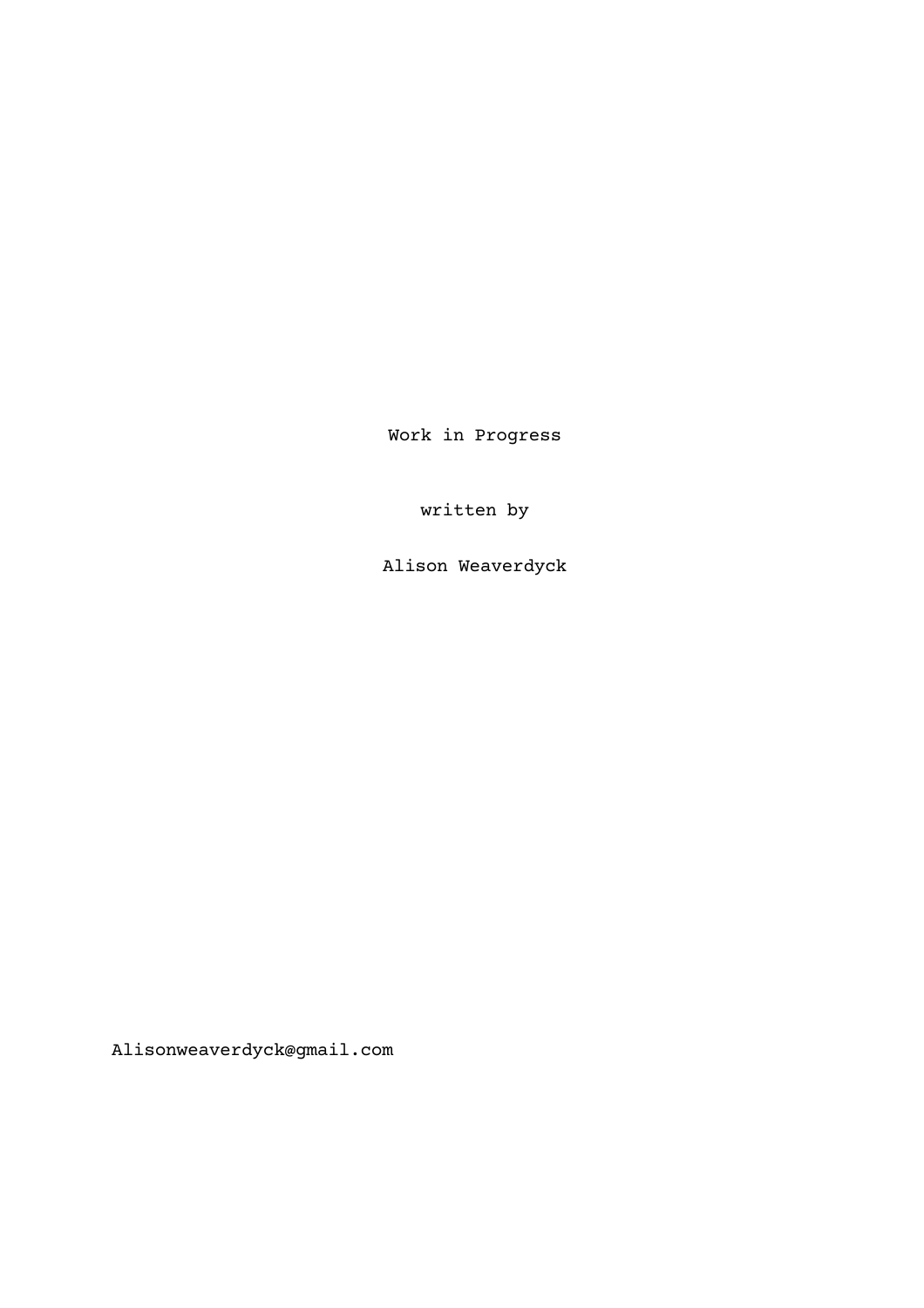EXT. COMMUNITY CENTER SIDEWALK - DAY

A non-descript city street bathed in too-bright morning sun. Anywhere USA.

Colorful flyers taped to the windows advertise various activities - swing dancing, grief counseling, afterschool homework help.

CALLIE (30s), in her crumpled clubbing clothes and oversized sunglasses, vapes and leans against the building. Her shoes are nowhere to be seen.

She leans her head back and immediately groans her regret. Even with her sunglasses, the invading sunshine makes her headache worse.

Callie massages her temples and glances at the door.

She takes a deep breath and a few steps -

A MAN comes out of the building and smiles at her. He holds the door open to let her pass.

Callie turns back, pretends to be interested in a flyer about guitar lessons until the man is gone.

She rests her aching forehead against the cool glass, her blurry reflection an echo of her blurry mind.

Her focus resolves and she sees people inside the building.

The RECEPTIONIST tentatively waves.

Morified, Callie returns to her place at the wall, ripping off her shiny jacket as she goes and exposing her stained "Tanya's Bachelorette Party 2022" t-shirt beneath.

Callie ditches the vape pen in her sparkly clutch purse, then pulls out her phone.

The lock screen shows Callie and another woman, TANYA, both fresh-faced and grinning.

She holds the phone up to her face to unlock it, but gets an error message.

With a grimace, she takes off her sunglasses, revealing bloodshot eyes and the smudges of last night's makeup.

The phone unlocks. Many missed calls and messages pop up on the screen, but she ignores them.

She opens a video message from Tanya that's been half-played and drags the cursor back to the start.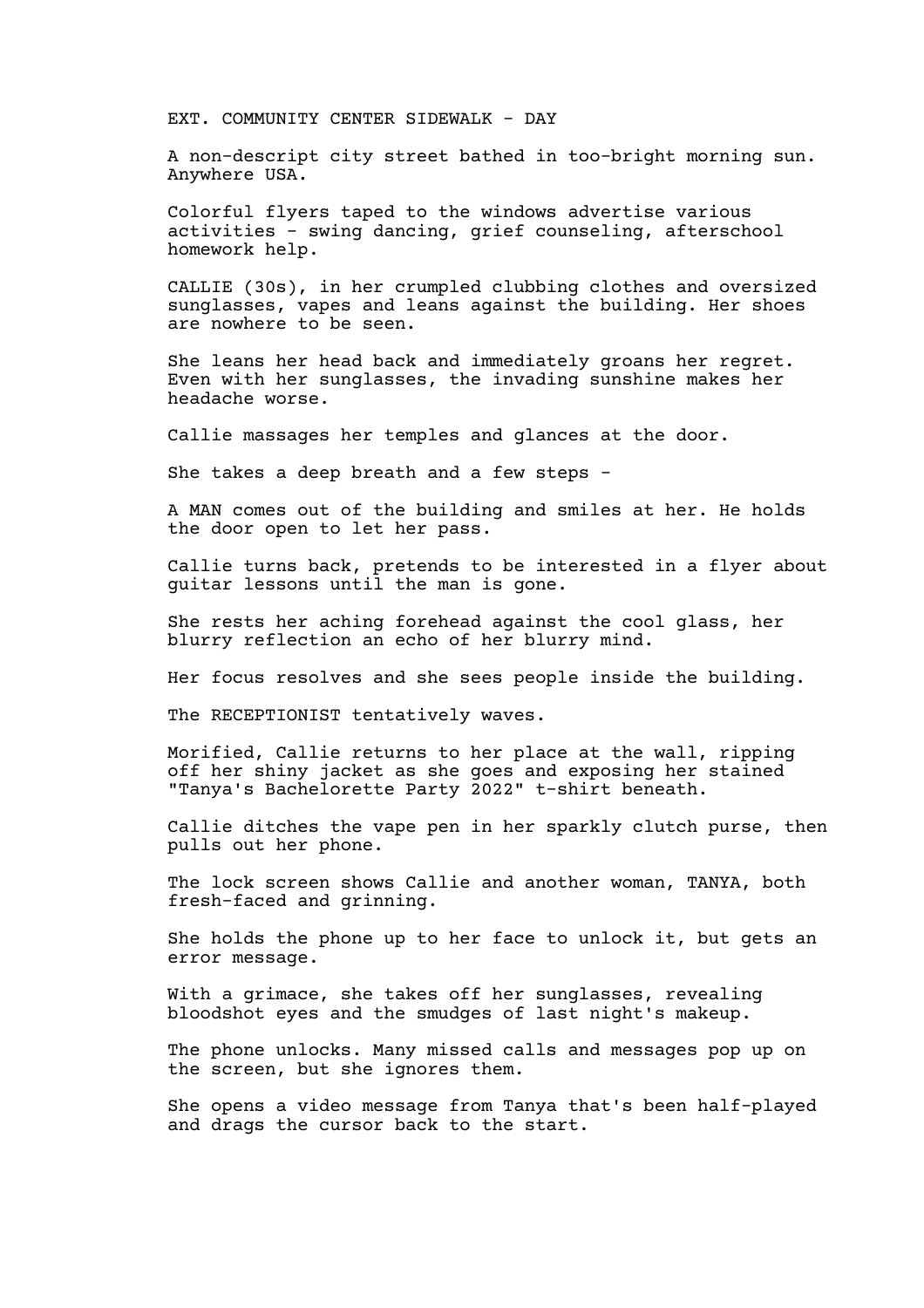INTERCUT VIDEO MESSAGE - INT. NIGHT CLUB - NIGHT/CALLIE - DAY

Flashing lights cut through the darkness of the crowded club.

A jumble of EDM and happy voices almost overpower Tanya, but she's drunk and out for blood, her costume veil at a precarious angle. She moves through the crowd as she seethes.

> TANYA What the actual FUCK was that, Callie? Huh? I can't - I mean -RRRUGHHH!

SIDEWALK

Callie winces at the ferocity of the frustration.

NIGHT CLUB

Tanya turns a corner into better light and less noise.

TANYA (CONT'D) Look. I love you, but that was bullshit. (getting teary) Tonight was supposed to be about me. But you couldn't let that happen, could you? Just for fucking once, it was my day.

## SIDEWALK

Callie runs her hand down her face, then puts her sunglasses back on to hide her own tears.

NIGHT CLUB

Tanya heaves a heavy, shaking sigh.

TANYA (CONT'D) I don't think you should come tomorrow. No. You know what? I *know* you shouldn't come tomorrow. Get your shit together or we are DONE. You hear me? I don't care what mom says, I can't-

SIDEWALK

Callie taps the message closed.

She blows out a breath.

She looks at the door.

She looks at photo of she and Tanya, the better version of herself.